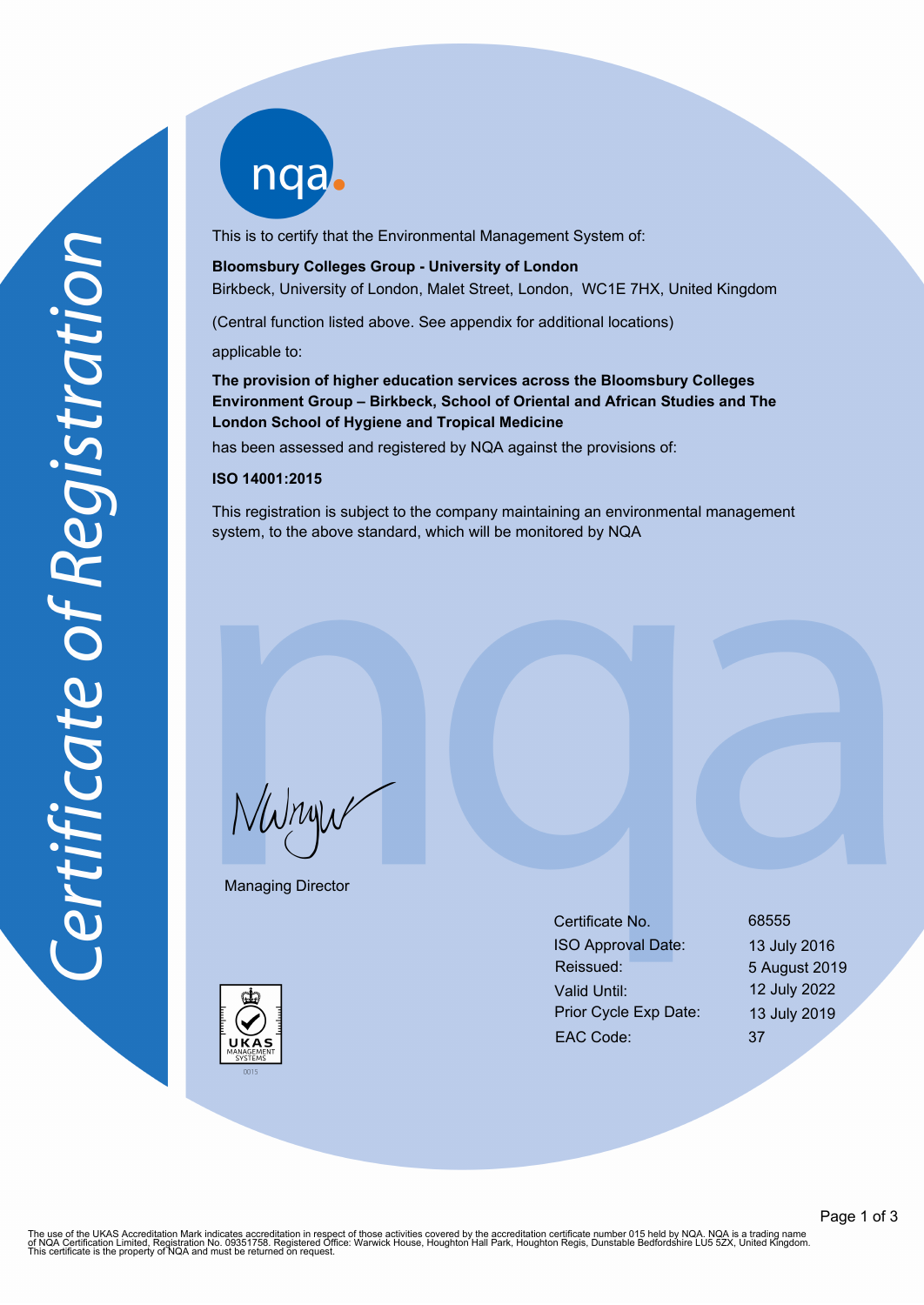nqab

Appendix to Certificate Number: 68555

### **Includes Facilities Located at:**

## **Bloomsbury Colleges Group - University of London**

Certificate No. 68555 Birkbeck, University of London Malet **Street** London WC1E 7HX United Kingdom

# **Bloomsbury Colleges Group - University of London** Certificate No. 68555/1 Egmont House 31 Tavistock Place London WC1H 9HE United Kingdom

**School of Oriental and African Studies** Certificate No. 68555/2

University of London Thornhaugh Street London WC1E 0XG United Kingdom

# **Bloomsbury Colleges Group - University of London** Certificate No. 68555/3 School of Oriental and African Studies, University of London Phillips Building and

Old Building London WC1H 0XG United Kingdom

The provision of higher education services across the Bloomsbury Colleges Environment Group – Birkbeck, School of Oriental and African Studies and The London School of Hygiene and Tropical Medicine

The provision of higher education services across the Bloomsbury Colleges Environment Group – Birkbeck, School of Oriental and African Studies and The London School of Hygiene and Tropical Medicine

The provision of higher education services across the Bloomsbury Colleges Environment Group – Birkbeck, School of Oriental and African Studies and The London School of Hygiene and Tropical Medicine

The provision of higher education services across the Bloomsbury Colleges Environment Group – Birkbeck, School of Oriental and African Studies and The London School of Hygiene and Tropical Medicine

ISO Approval Date: 13 July 2016 Reissued: 5 August 2019 Valid Until: 12 July 2022 Prior Cycle Exp Date: 13 July 2019